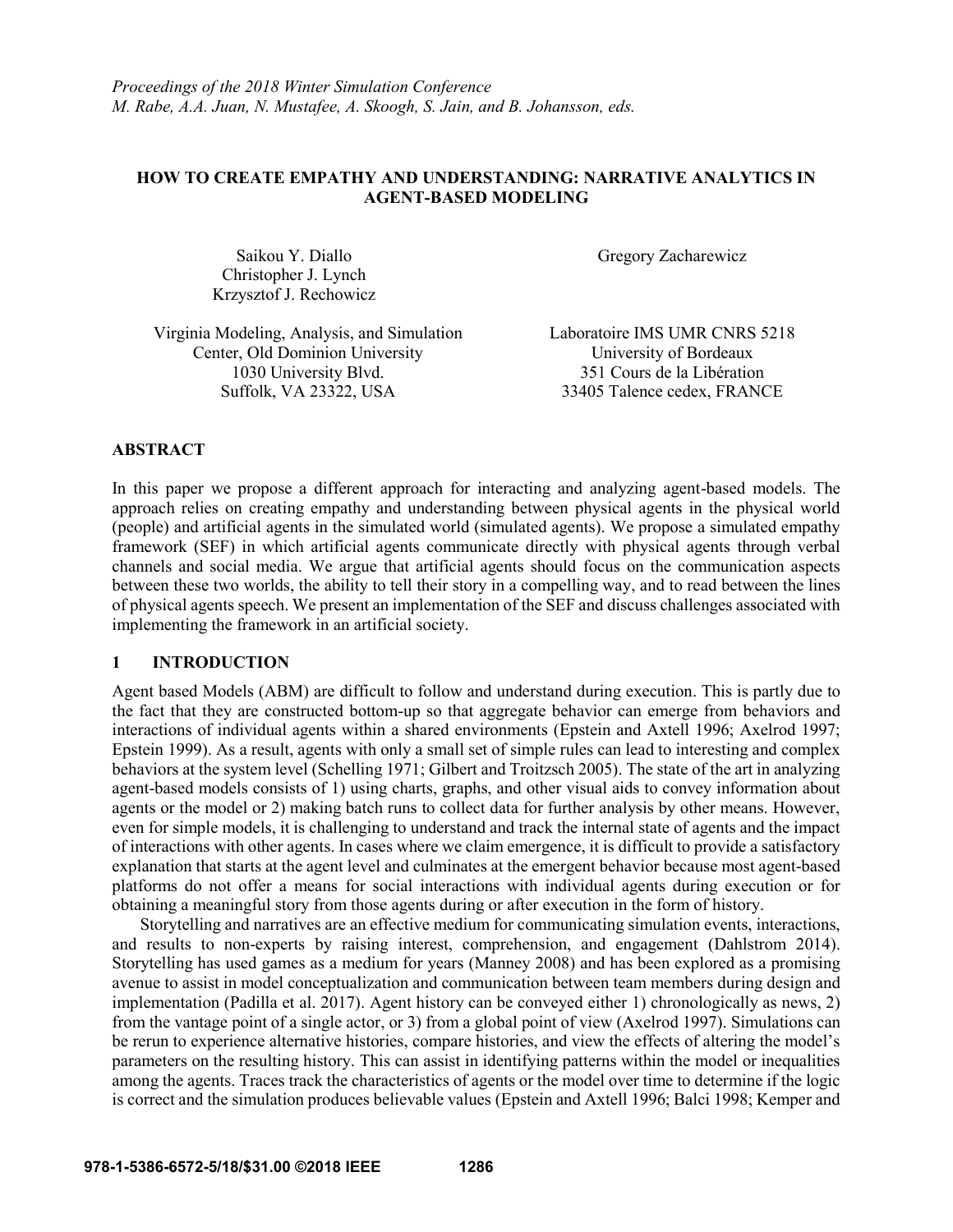Tepper 2005; Gore et al. 2017). However, the large volumes of data created through trace validation is difficult to analyze and can be burdensome to interpret (Courdier et al. 2002; Xiang et al. 2005). Conveying narrative results of simulation runs can be too lengthy to convey with appropriate detail since descriptions of one or more simulation runs' histories can require a significant amount of space (Axelrod 1997).

In this paper, we propose a conceptual switch to distinguish between physical agents who are people in the real world and artificial agents who are entities in the simulation world. In this conceptual arrangement, the goal is to create meaningful interactions between these two worlds during runtime to generate mutual understanding or empathy. Agents in the real world empathize with agents in the simulation world by experiencing their stories and their environment whereas agents in the simulation world empathize with agents in the real world by understanding their intent and providing them with the information they need. To that end, we propose a Simulated Empathy Framework (SEF) where physical agents can have personal and social interactions with artificial agents. The SEF relies on storytelling and narratives to create empathy and increase understanding between the two agent types. The balance of the paper is organized as follows: Section 2 presents background information on the state of the art in analyzing agent-based models; Section 3 describes the proposed SEF, a simple implementation, and a discussion; and we conclude in Section 4.

### **2 BACKGROUND**

Agent-based Modeling allows for the rules at the individual level to produce system level behaviors (Epstein 1999; Ferber 1999); however, agent based models do not generally have built-in approaches for collecting and tracing agents throughout runtime. Current approaches for searching for individual level emergent behaviors generally focus on graphically tracking some attributes of an agent (Courdier et al. 2002; Lynch et al. 2017) or analytically searching the behavior space of an agent to discover interesting or relevant behaviors (Diallo et al. 2016; Gore et al. 2017). Both techniques utilize aspects of trace validation to collect information on agents and aggregate behaviors to provide insight into a modeling question. The results obtained largely focus on aggregate outcomes from the simulation's populations or the aggregated outcomes collected from multiple runs. Both approaches are powerful in providing partial explanations of aggregate behaviors through correlations, structural equation modeling, or statistical debugging. However, they lack the ability to provide satisfactory explanations of lifetime choices of agents.

Several factors hinder our ability to comprehend and explain an agent-based model. The most prevalent factor results from a conflicting perception that known macro level behaviors being modeled may be well understood but the mechanisms that lead to these behaviors may not be known (Bonabeau 2002; Takadama et al. 2008). Some expected behaviors and types of interactions among the agents within that system may also be known or are assumed to be understood. Muddling this understanding is that 1) modelers may have incorrect, incomplete, or contradictory knowledge about the system; 2) there is disagreement among stakeholders on how to address the problem or over which problem to solve (Lynch et al. 2014); 3) there are conflicting model characteristics that present verification and validation challenges (Lynch and Diallo 2015); 4) there are challenges resulting from simplifying the set of agent behaviors; 5) there are difficulties in examining the combinations and sequences of events leading to system level outcomes (Gore et al. 2017); and 6) there are challenges due to model components changing over time (Sargent 1996).

Visualization can provide clear insight on why simulations behaves in unexpected ways. Visualization enhances the experience of model execution by graphically representing parameter levels, distributions, network relationships, and interdependencies (Wenzel et al. 2003). This is accomplished in part by placing the simulation in context by co-locating different types of data within the simulation to gather explanations (Sokolowski and Garcia 2016). Animation provides the ability to observe how the system functions and helps to communicate results (Rohrer 2000). Some of the more commonly used techniques for visual insight include scatter plots, histograms, box plots (Sargent 1996), bar charts, icon-based displays, dense pixel displays (Keim 2002), data maps, and time-series plots (Forrester 1961). These techniques utilize datasets dependent upon size, type, or dimensionality (Keim 2002) for creating representations. Vernon-Bido et al. (2015) identify poor visualization choices and misrepresenting model components as potential visualization downfalls by adding additional levels of complexity to the model.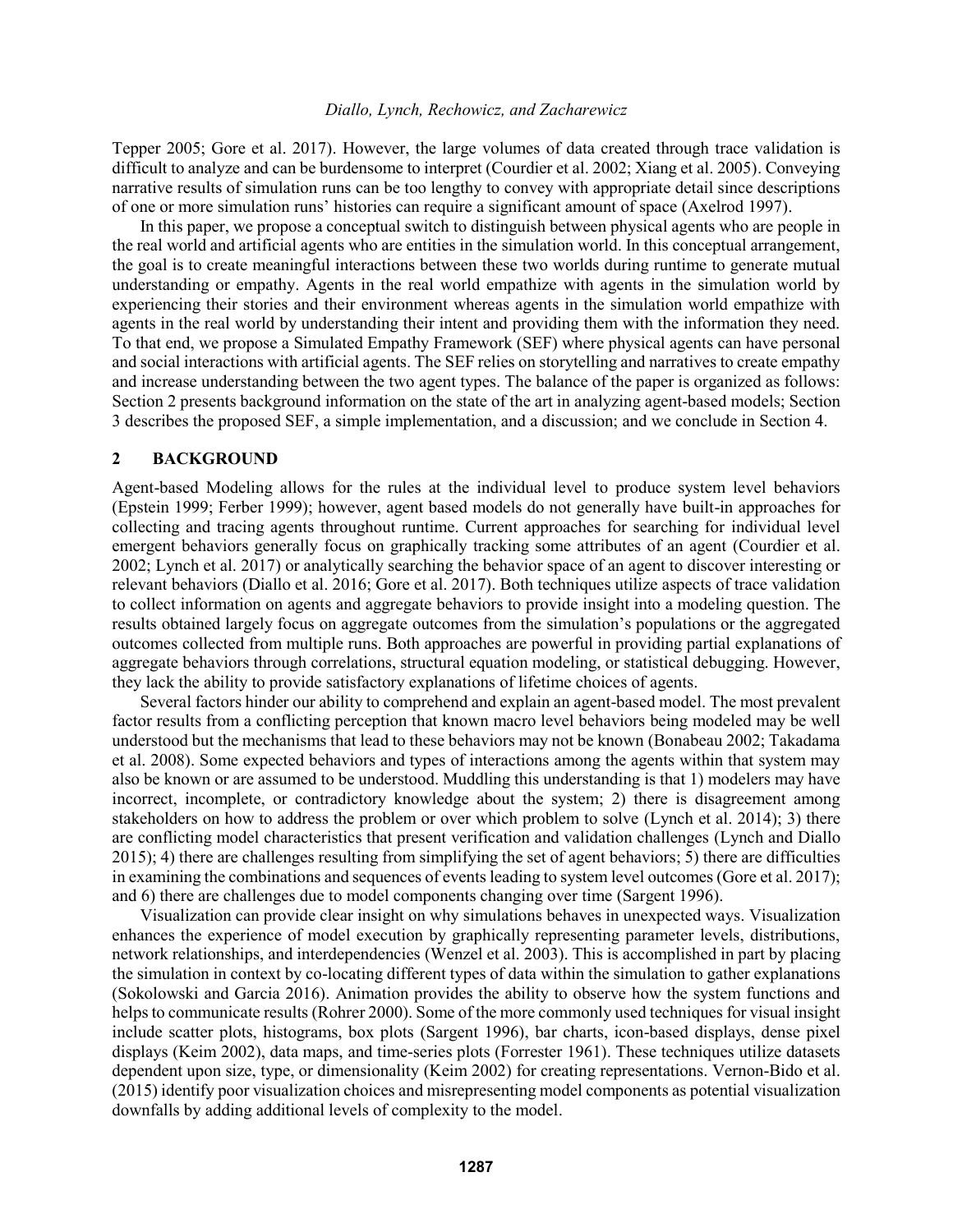Several efforts exist to provide interfaces for collecting, analyzing, and interpreting ABM data. Xiang et al. (2005) present a validation process for analyzing a natural organic matter model by using traces, graphs, charts, and model-to-model comparisons. Graphical charts test if the produced data curves match the expected normal distribution curve. This approach is suitable for inspecting population level statistics. Courdier et al. (2002) use the Geamas Virtual Laboratory (GVL) tool to collect traces of an ABM for analyzing animal wastes management. They collect sets of messages exchanged or historical accountings of one or more agents. Visualization tools filter information based on specific characteristics and identify successful agent negotiation interactions. The GVL tool becomes unwieldy over several dozen agents.

Lynch et al. (2017) explore the use of heat maps and spatial plots to visually represent the aggregate behaviors or aggregate distributions of agents throughout their environment during runtime. This approach to convey agent data helps illuminate pockets of the population that are grouping at specific geographic locations within the environment dependent upon their internal characteristics. They provide an example that visually compares the spatial distribution of obese agents (based on each individual's weight) against the spatial distribution of fast food restaurants within the environment.

Statistical debugging has also been utilized for analyzing simulation data. Initial applications of predicated-level statistical debugging are explored within software engineering (Gore et al. 2011; Gore and Reynolds Jr 2012) and later applied to simulations (Gore et al. 2015; Diallo et al. 2016). This method requires users to specify success and fail criteria within the execution and then collect input and output values generated during the simulation run. These values are then compared against the success/fail criteria in order to identify suspicious input or output values which are the parameters, behaviors, or agents commonly associated with failing cases (Gore et al. 2011; Gore et al. 2015).

Gore and Diallo (2013) apply statistical debugging at the individual level to identify unexpected behaviors within a model of obesity. Diallo et al. (2016) use statistical debugging at the model level to identify unexpected outcomes within an agent-based model of the Ballistic Missile Defense System. This approach uses input/output comparisons of numerous runs to identify input configurations that consistently lead to suspicious outcomes and allowed for an efficient examination of 1723 simulation runs. Diallo et al. (2016) present a V&V Calculator to examine trace data and provide statistical measures on characteristics that are likely contributors to model behaviors. Gore et al. (2017) extend this process to provide a structured approach for specifically examining traces of agent and/or model characteristics from agent-based models.

Beyond visual inspection, audial feedback provides feedback on individual level events. Rauterberg and Styger (1994) use sound feedback to increase communication, improve plant operator performance, and affect aspects of mood to increase positivity in plant operators. They observed that sound was adapt at providing feedback on simultaneous events, a finding that is directly applicable to providing information on agent populations during execution. Sound based feedback has been explored for its ability to assist in collaboration by providing a non-intrusive awareness of ongoing events and encouraging joint problem solving (Gaver 1991). Gaver et al. (1991) found that sound was beneficial for separately examining discrete processes within a simulation or to cumulatively examine the simulation as a whole.

Narratives and storytelling are used for conceptualizing and sharing models. Padilla et al. (2017) examine the use of narrative and storyboarding for conceptualizing and designing simulations. Games, as a form of storytelling, are used to teach simulation concepts ranging from teaching Discrete Event Simulation in general (Padilla et al. 2016) to teaching the concepts of delay and feedback within System Dynamics (Sterman 1989). However, to our knowledge, we are unaware of studies where artificial agents provide narratives or stories back to the physical agents from their own perspectives.

With an increasing variety of social media platforms and access to information posted directly by people about their daily lives, key events, and their likes and dislikes, there exists possibilities for connecting simulations directly into the "human" component of data. Padilla et al. (2014) and Kavak et al. (2018) explore the use of social media data in simulations as sources of input data, for validation and calibration, for recognizing mobility patterns of a population, and identifying communication patterns and agent relations. Gore et al. (2015) show that tweet information allows for approximating individual level measurements of wellbeing through people self-reporting on healthy eating and regular exercise in the same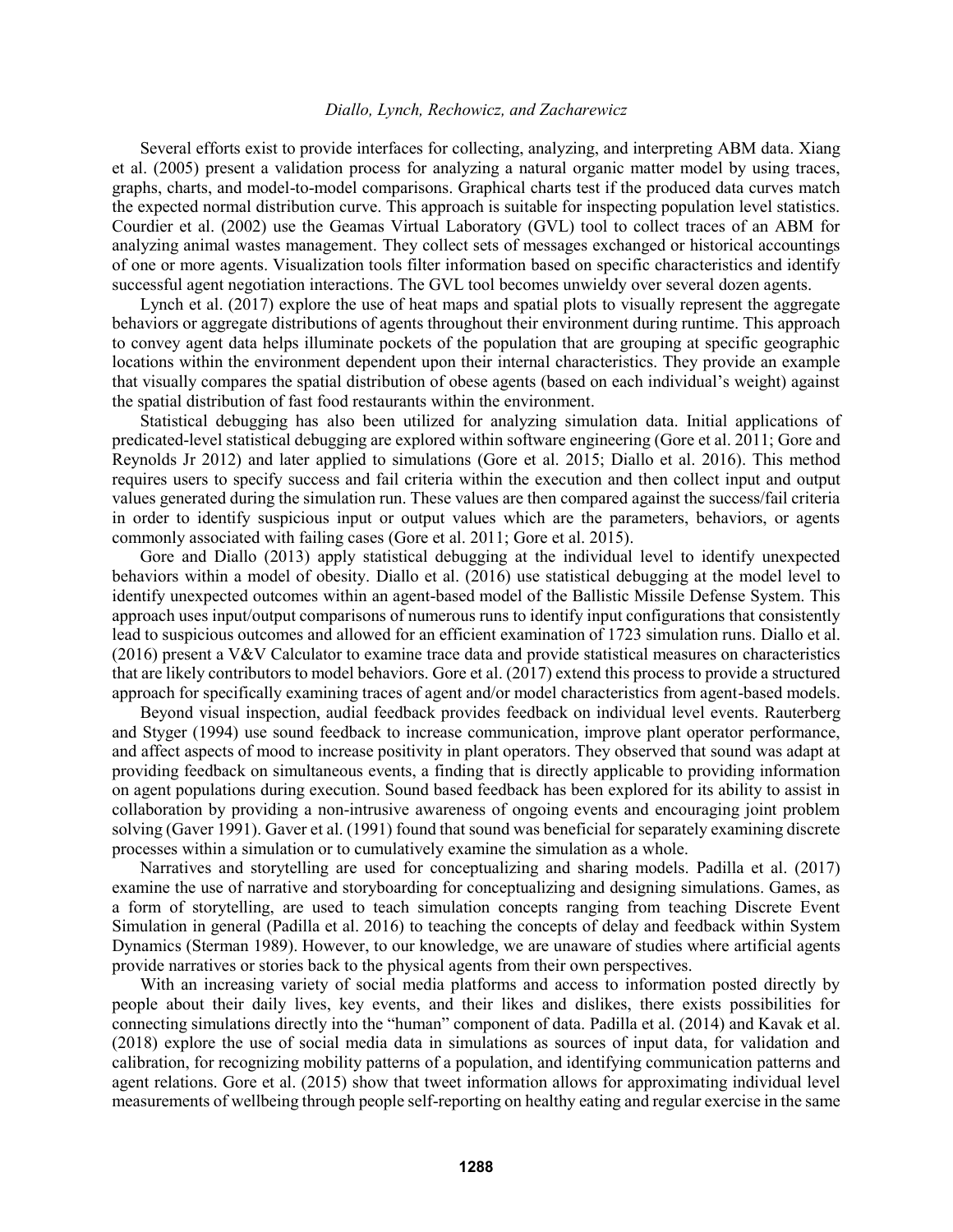way that could have been obtained through a survey. Padilla et al. (2018) use tweets to identify individuallevel tourist visit patterns and sentiment. These types of information sources can provide new routes towards developing population-based behaviors and rules within agent based models.

Approaches reviewed in this section rely on 1) observable execution at runtime, 2) large numbers of runs, and, 3) the ability to interpret visual and/or statistical analyses of data. The aims of these approaches are to identify key events, successes, and failures during execution and to illuminate the conditions contributing to these occurrences. None of these approaches aim to tell the overall story of the model or its agents over time to create a holistic understanding of the situation in the model.

### **3 SIMULATED EMPATHY FRAMEWORK**

We propose a framework for connecting artificial agents to real world agents for the purpose of generating empathy. The primary function of this framework is to create a connection layer that connects the real world with the simulated world which can be achieved through digital senses (Rechowicz et al. 2018). The model and physical agent exist in the real world; artificial agents exist in a state of an executing simulation within the simulated world, and the SEF seeks to bridge these worlds during runtime. The SEF connects observers with a simulation's execution by allowing the simulated agents to create narratives based on their experiences and provide those back to the observers. Figure 1 shows the SEF and highlights specific question areas, the questions we seek to address within those areas, and design challenges for maintaining consistency between physical and artificial agents.



Figure 1: Narrative-Conversation Communication Framework.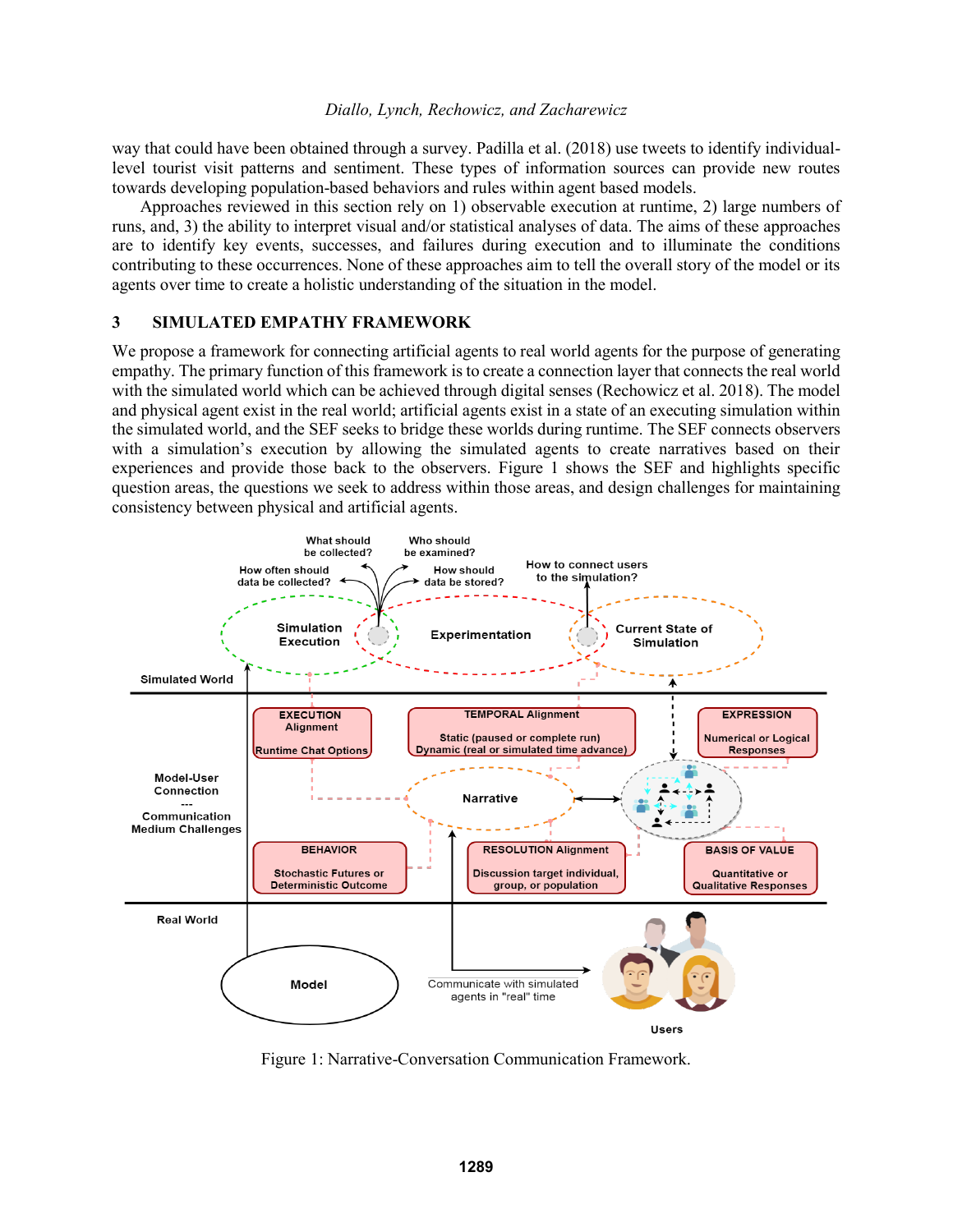To facilitate physical-to-simulated communication, the SEF uses a model-user connection layer to connect the real world with the simulated world. Instead of exploring the physical space within the simulation (i.e. through code, visualizations, statistics, etc.), the SEF uses narrative communication to describe the current state of the simulation. Agents' personal experiences are conveyed within their narratives to create an empathetic path between the simulated agent and the real observer at the point in time (real and simulated) that the communication takes place. Three main components comprise the SEF:

- Physical component: The physical component includes physical agents (people) and connected objects. The physical component can be augmented, virtual, or extended and encompasses communication interfaces through any channel (physical, verbal, social media, etc.);
- Communication and intelligence component: The communication and intelligence component is comprised of processing units that transform and transfer inputs from physical agents to artificial agents and vice versa. This component includes natural language processes, reasoning, and analytical frameworks, such as IBM Watson and Amazon's Skills; and
- Artificial component: The artificial component holds the simulated world and all relevant data and communication means. This includes the states of entities, lists of events, as well as the communication means that links and create relationships from the artificial to the physical agents (i.e. people).

The SEF creates a number of unique challenges for maintaining temporal consistencies across worlds during communication. In this paper we focus on the communication and intelligence component. To begin, we present design considerations and specifications to facilitate physical to artificial agent communication.

# **3.1 Design Considerations**

Creating a framework to allow physical agents to communicate with artificial agents during execution raises several considerations for aligning real world perceptions with simulation constraints. These considerations are examined with respect to aligning communication options with six dimensions of model characteristics as outlined in (Lynch and Diallo 2015) adapted from two taxonomies for classifying simulation tools in parallel and distributed systems (Sulistio et al. 2004). The dimensions are time representation; basis of value; behavior; expression; resolution; and execution. These categories place unique challenges on the ability to connect physical and artificial agents through narrative storytelling and communication.

- *Time representation* considers temporal alignment between the real time advancement of the physical agents and the simulated time advancement of the artificial agents. The model can potentially be paused and simulation time can advance at faster or slower rates than real time. Should communication only occur at static points in time when the simulation is paused to maintain a consistent simulation state during communication? If the model executes dynamically, should time advancement change to advance at real time during communication; should it pause until the communication is complete; should it continue running at its original speed? What happens if an agent dies in the simulation while it is part of a conversation? Can physical agents only communicate with currently living agents or should narratives be attainable from agents that have passed away during the simulation run?
- *Basis of value* considers the difference between qualitative and quantitative style response from the agents. Different narratives can be provided by an agent simply by discussing age in terms of a numeric value, such as "I am 87 years old", versus a qualitative response, such as "I am old". Both styles of response are appropriate depending on the type of communication being offered by the physical agent. However, providing quantitative values in a response that does not warrant that level of specificity will be out of place and may be off-putting to the physical agent and vice-versa.
- *Behavior* considers whether deterministic (always generating the same output for a given input) or stochastic (generating potentially many outputs for a given input) simulation outputs are generated.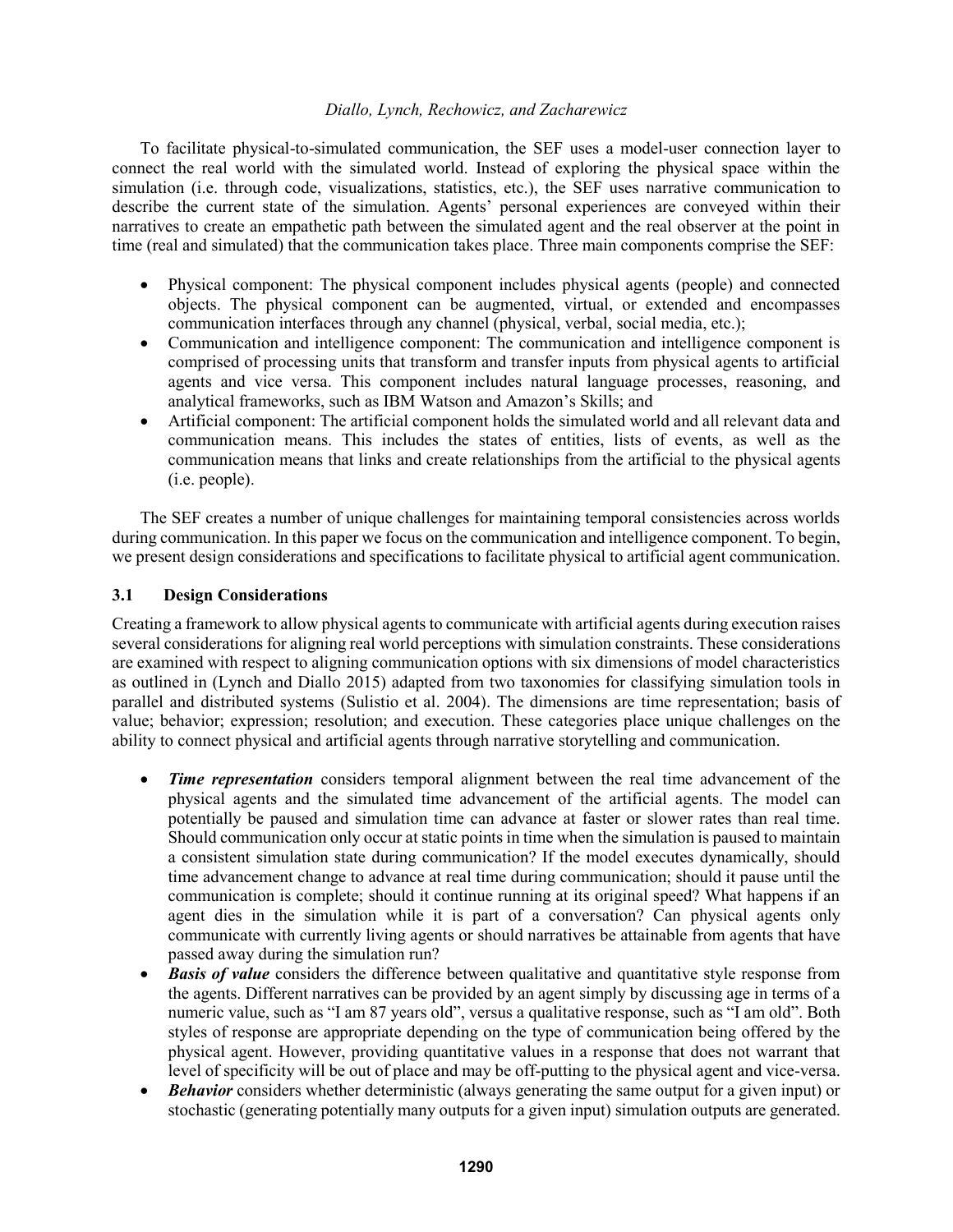However, an expanded perspective is required for agent-person communication. If communication occurs using a simulation that has already completed execution, then the simulation can now only be considered a deterministic run, even if the simulation is stochastic, because the agents can only communicate on what already happened during execution. New or different events cannot occur even if the physical agent has the ability to roll back the simulation time and communicate with agents in their past. To ensure that stochastic behaviors are maintained, multiple runs can be conducted and agent histories can be aggregated from multiple runs to narrate collections of possible futures.

- **Expression** deals with how artificial agents communicate their attribute values, events that they experience, and decisions that they make. Many of these considerations are dependent upon agents' attributes' data types. For instance, communicating an age value represented as a decimal can be handled differently than a blindness state represented as true or false.
- *Resolution* requires considering whether physical agents can communicate with artificial agents, groups of artificial agents or populations of artificial agents. How wide is the circle of inclusion for the artificial agent Self only? Spouse? Family? Friends? Co-workers?
- **Execution** requires considering how communication channels to the agents interact with the execution of the simulation. Should agents' internal logic be updated to place them into explicit "communication" states when communicating with a real person? Without proper temporal alignment, this approach could lead to an agent lagging behind the other agents by years before the chat ends and the normal behavior of the agent resumes. Alternatively, not putting the agent into a paused state could result in the death of the agent prior to the end of the conversation.

To achieve an end state where agents are able to respond to real requests and generate informative narratives about their lives, we need to shift from the traditional visual and statistical approaches only for tracing and communicating agent behaviors to adding a narrative based approach for conveying agent histories, key events, and current states. The combination of all of these questions reveal that our framework needs to provide communication mediums, categories of communication styles, different aggregation levels of agents for communication, and considerations for past and present agent timelines.

### **3.2 Communicating Through the SEF**

Three primary questions remain to be addressed. What forms of communications can take place? What communication mediums are available? What types of responses are the artificial agents able to provide?

We classify communication styles under two broad categories: solicited, initiated by the physical agent; and unsolicited, initiated by the artificial agent. Solicited communications are assumed to be at least loosely structured in a question and answer format. These communications result in either the return of a quantitative or qualitative style response from the agent and can relate to agent attributes, locations, states, connections, or other personal information. Unsolicited communications are provided periodically by the artificial agent and can pertain to the its history or key life events. History communications are time-event pairs of information traced over time, such as employment geographic location. Life events are the high value events occurring to the artificial agent directly or with its network connections, such as a friend having a child. Table 1 provides the communication styles contained in our framework.

We categorize human-to-simulation communication mediums as either direct or indirect. Direct occurs face-to-face, through a connected console, or through the simulation's interface. Indirect includes social media platforms. Face-to-face involves the physical agent visually observing the artificial agent using a computer monitor, augmented reality, or virtual reality. A connected console allows for the selection of and communication with agents within the simulation using a device which is not running the simulation. The simulation interface facilitates communication occurs through the same device that executes the simulation. Social media platforms involve communicating directly to the intended target but through an intermediary textual interface, such as the physical or artificial agent's twitter handle.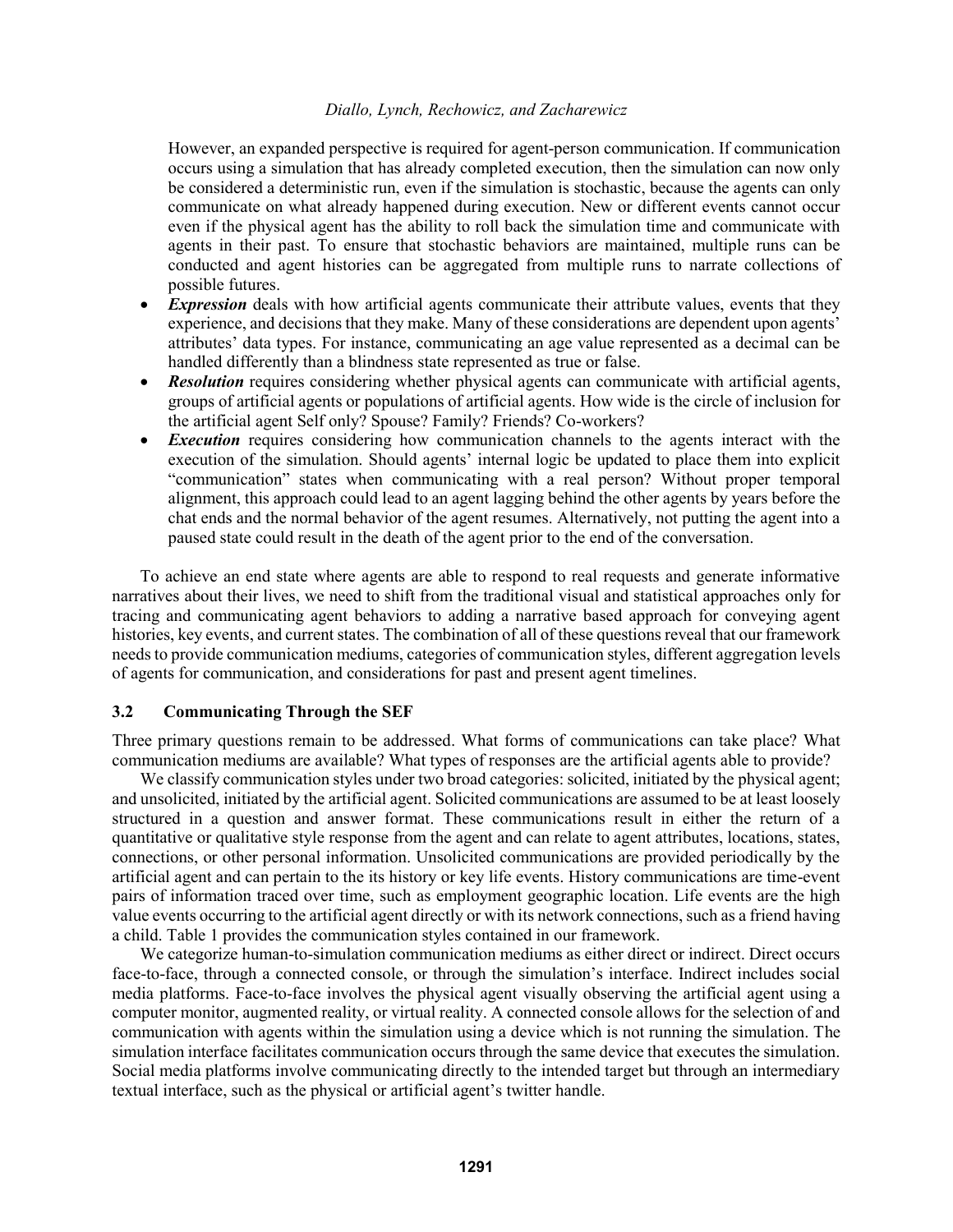| <b>Interaction Type</b>                    | <b>Physical Agent</b>           | <b>Agent Target</b>                                                 |
|--------------------------------------------|---------------------------------|---------------------------------------------------------------------|
|                                            | <b>Solicitation Requirement</b> |                                                                     |
| <b>Quantitative Question</b><br>and Answer | Solicited                       | location,<br>Attribute, state, event,<br>and<br>network information |
| <b>Qualitative Question</b><br>and Answer  | Solicited                       | Attribute, state, event, location,<br>and<br>network information    |
| History                                    | Unsolicited                     | Time-event information                                              |
| Life Event                                 | Unsolicited                     | Key event information pertaining to self<br>and network connections |

Table 1: Physical-Artificial agent communication styles.

Direct communication mediums provide a more familiar computer-oriented interface for communicating with digital entities. This style of communication operates on more immediate feedback style responses that the indirect mediums. Ideally, if the physical agent can see the artificial agent and ask a question, then the physical agent expects a response on a similar timeframe to asking a physical person a question. Indirect mediums do not necessarily share the immediate feedback approach as questions posed through social media are not always seen immediately upon being sent. Benefits of using indirect communication mediums include the ability to initiate communication at any time as the artificial agent does not have to be available, removing the spatial constraint of the physical agent needing to remain near the simulation console in order to receive responses from the artificial agents, and the ability to pose questions from any mobile connected device. Figure 2 provides the division of communication mediums.

To enable communication along both of these mediums we implement three options: chat windows; message based connection; and Twitter (Twitter 2018). Chat windows provide the means of communicating when accessing the simulation directly. The User Datagram Protocol (UDP) protocol (Postel 1980) provides communication access for face-to-face and connected consoles as these utilize external devices that connect to the simulation. We gain access to Twitter through its freely available developer API to provide the ability for artificial agents to receive and respond to messages sent by people from any location at any time.

Once the communication route is established, the artificial agent still needs to formulate responses. We categorize three narrative resolution levels: atomic; composite; and aggregate. Atomic responses contain information only pertaining to the selected artificial agent. Composite responses contain information about the artificial agent's connected networks or groups. Aggregate responses pertain to the entire artificial agent population or model level occurrences. The selection of response categories and communication mediums do not restrict the communication styles available. Figure 3 provides the narrative resolution levels.



Figure 2: Physical-Artificial communication mediums.



Figure 3. Artificial agent narrative resolution levels.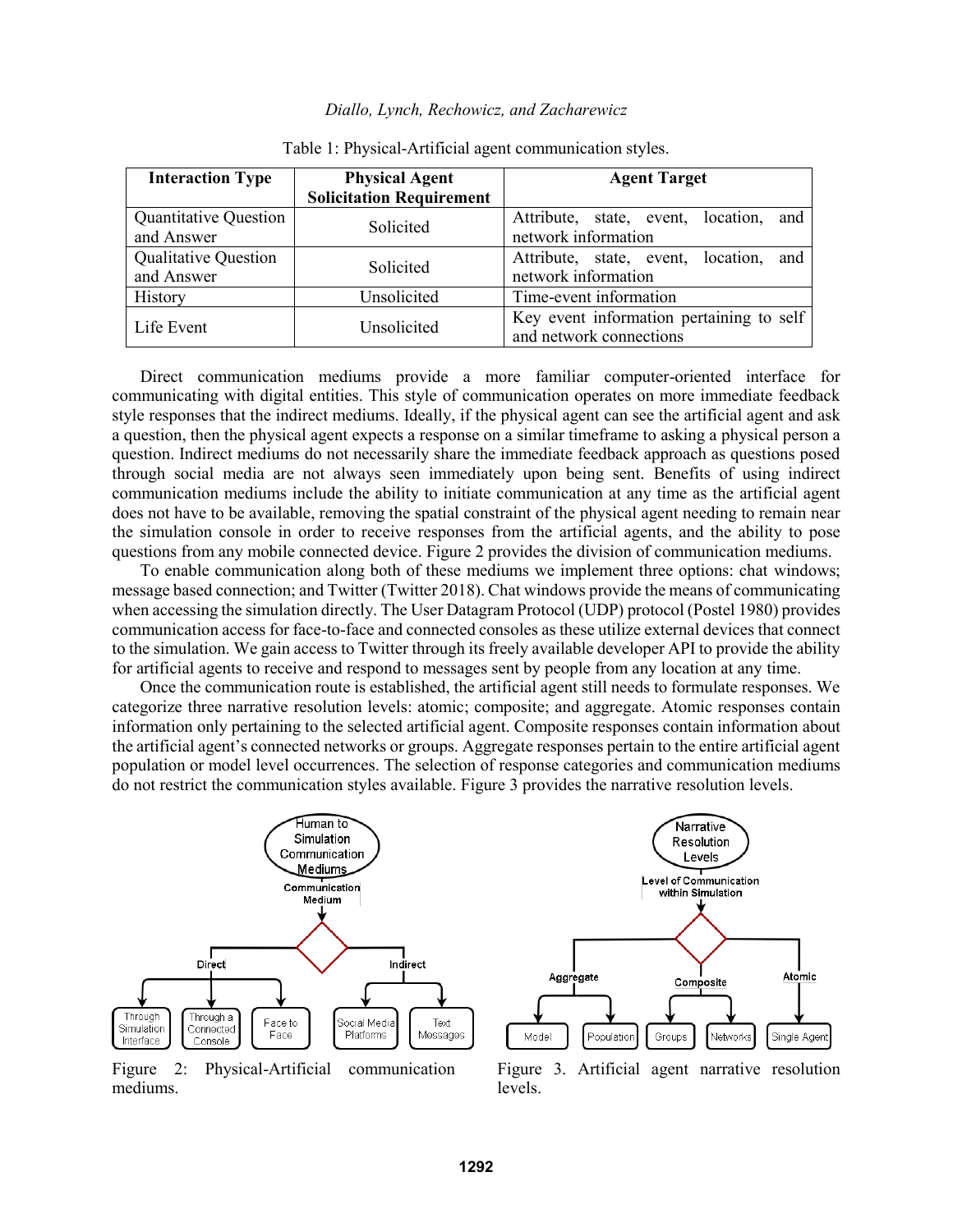We provide an initial use case of our framework using a baseline model named *Simla*. There is a minimal set of rules governing this agent based model. Agents and workplaces are distributed randomly within an environment. Agents can belong to three types of social networks: family; employment (coworkers); and online (non-family, non-coworker). Family networks can span multiple generations and include spouses, (grand)children, and (grand)parents. Over time, agents are seeking jobs and marriage. Agent histories are recording significant events, which include marriage, change in employment status, births (self and people directly connected through one of the networks), and deaths of any connected agents.

For communicating stories, we conduct an experiment using only indirect communication through the Twitter social media platform using its API (Twitter 2018). Artificial agents can communicate three categories of updates through Twitter: communication; sentiment; and network. For communication, artificial agents have the ability to provide updates on their status based on their significant life events that have occurred and post their updates to the twitter handle @VirginiaMASC. Artificial agents also have the ability to respond to tweets mentioning this handle. The culmination of tweets posted during a run provides the story of an agent's life. Sentiment options include the ability to *like* and *retweet* tweets. We have not implemented a specific framework for selecting how to like or retweet a tweet. For an exploration into how and why people retweet, see (Boyd et al. 2010). Network options involve the ability for the artificial agent to expand or adjust its real-world communication network by following new physical agents or blocking and muting physical agents. While the network options specify for blocking, muting, and following physical agents, the reverse of these actions, unblocking, unmuting, and unfollowing, are also possible. Figure 4 provides an overview of the available communication options within this use case.



Figure 4: Artificial agent communication options through Twitter.

We provide a comparative example of the narrative provided by an artificial agent from a sample run using a combination of visualizations, tweets, chat windows, and UDP communication. We use pie charts to convey the annual status of the population. Tweets provide the story of key events pertaining to the agent while the chat and UDP communication options provide direct communication between real people and artificial agents. Figure 5 provides the outcome from the sample run. With this dashboard, a physical agent can follow the artificial society and its individual agents. The physical agent can explore connections between aggregate level phenomena and agents' tweets. For instance, a large set of tweets about artificial agents losing jobs might be an indicator of an impending rise in intolerance at the societal level. A lack of rise in intolerance might lead the physical agent to seek out one of the recently unemployed agents to engage in conversation. Physical agents may then gain a better understanding of the life of an artificial agent which can lead them to formulate additional questions and further improve communication and empathy.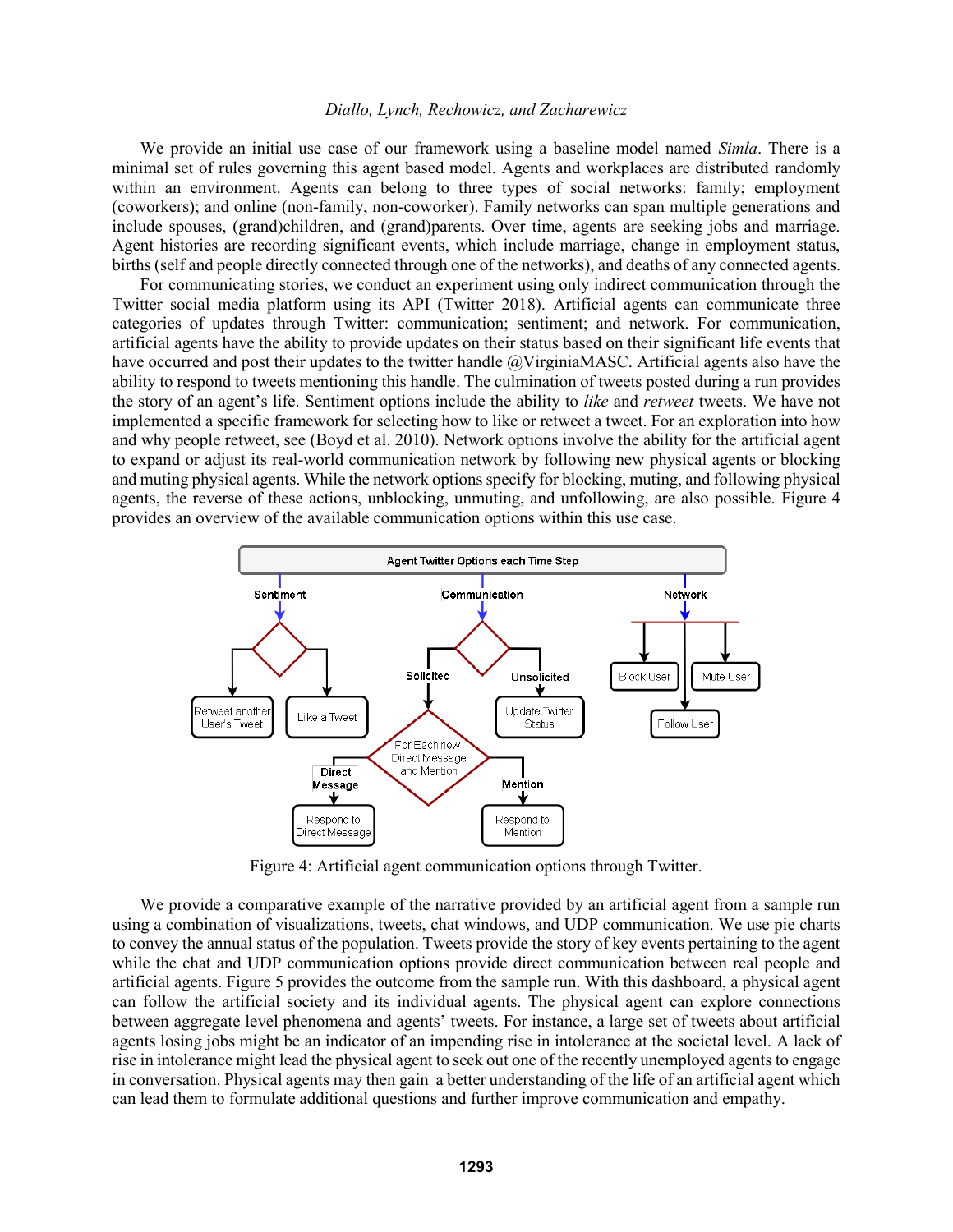Our current testing has focused solely on communicating with single artificial agents. Future work involves extending our implementation to communicate with artificial agents at different resolution levels. For instance, newscaster style artificial agents could be used for communicate key events within an area or pertaining to specific social networks. A method for associating artificial agents' tweets to their corresponding runs, with originating time steps, is needed to maintain traceability to the simulation.







Figure 5: Comparative snapshot of a sample model run using pie charts, text, and tweets.

# **4 CONCLUSION**

A number of model initialization considerations for tracing artificial agent progressions arise when creating a communication architecture. Should artificial agents report on events that occurred in their past prior to the start of the simulation run? For instance, artificial agents have the ability to communicate when their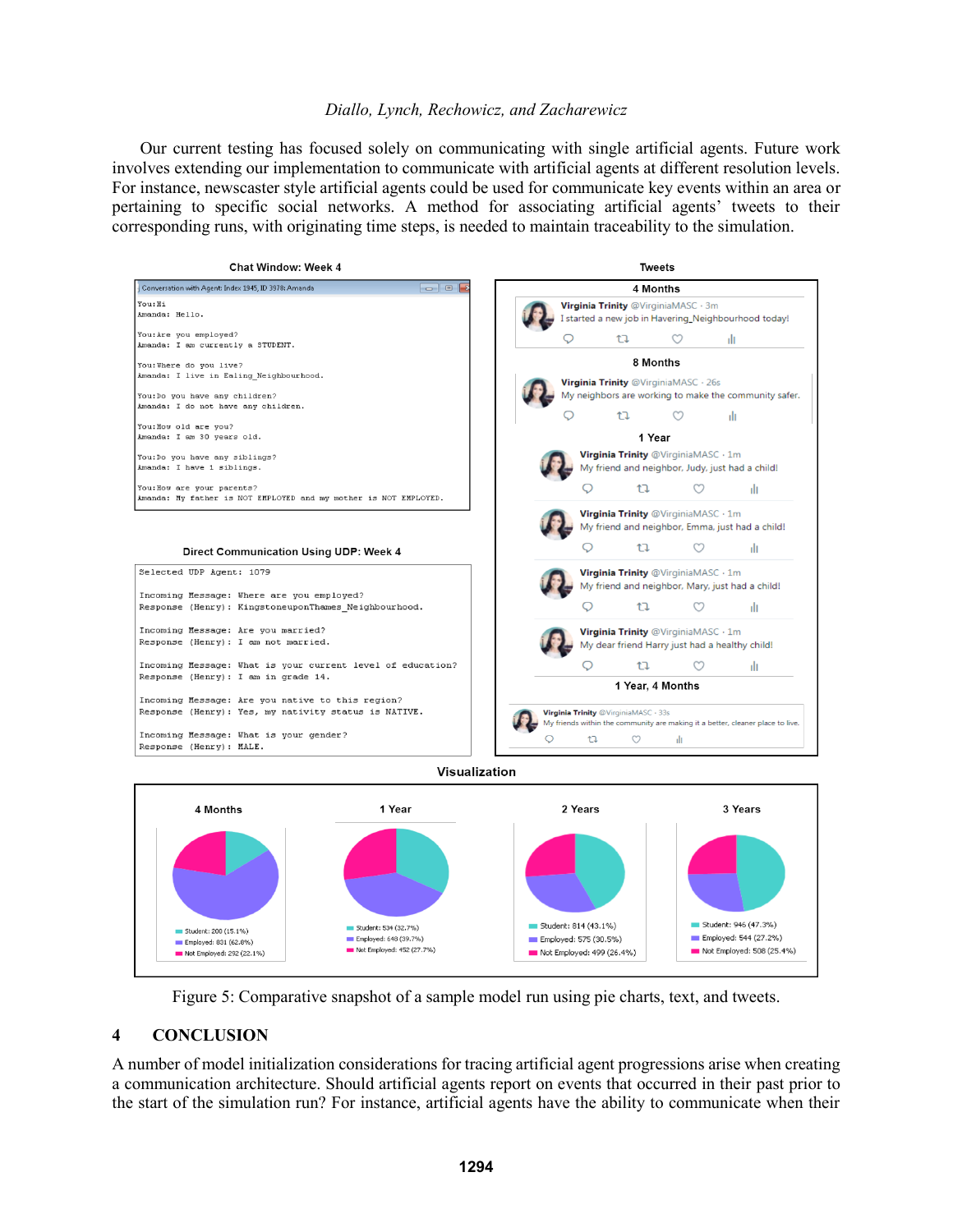children were born throughout execution because information pertaining to that event is stored at the time that the birth occurs; however, should artificial agents that initialize with children start with a collection of stored events corresponding to their children, their own employment start dates, etc., where applicable?

The SEF is only the beginning of a vast research area that aims at "breaking the wall" between artificial and physical worlds. The SEF presents challenges at the computational, social, cognitive, and philosophical levels. We have begun to apply it to art, archeology, humanities, policy, and decision support. The success of a SEF approach relies on transdisciplinary teams working together to advance our understanding on the human condition. The SEF calls for a different form of interaction between human and artificial agents. Advances in connected objects, extended reality, and digital senses can be leveraged natively to that end.

# **REFERENCES**

Axelrod, R. 1997. "Advancing the Art of Simulation in the Social Sciences". *Complexity* 3 (2):16-22.

- Balci, O. 1998. "Verification, Calibration, and Testing". In *Handbook of Simulation*, edited by J. Banks, 335-393. New York, NY: Wiley and Sons, Inc.
- Bonabeau, E. 2002. "Agent-Based Modeling: Methods and Techniques for Simulating Human Systems". *Proceedings of the National Academy of Sciences of the United States of America* 99 (Suppl 3):7280- 7287.
- Boyd, D., S. Golder, and G. Lotan. 2010. "Tweet, Tweet, Retweet: Conversational Aspects of Retweeting on Twitter". In *Proceedings of the 43rd Hawaii International Conference on System Sciences (HICSS)*.
- Courdier, R., F. Guerrin, F. H. Andriamasinoro, and J.M. Paillat. 2002. "Agent-Based Simulation of Complex Systems: Application to Collective Management of Animal Wastes". *Journal of Artificial Societies and Social Simulation* 5 (3):1-17.
- Dahlstrom, M. F. 2014. "Using Narratives and Storytelling to Communicate Science with Nonexpert Audiences". *Proceedings of the National Academy of Sciences* 111 (Supplement 4):13614-13620.
- Diallo, S. Y., R. Gore, C. J. Lynch, and J. J. Padilla. 2016. "Formal Methods, Statistical Debugging and Exploratory Analysis in Support of System Development: Towards a Verification and Validation Calculator Tool". *International Journal of Modeling, Simulation, and Scientific Computing* 7 (1):1-22.
- Epstein, J. M. 1999. "Agent‐Based Computational Models and Generative Social Science". *Complexity* 4  $(5):41-60.$
- Epstein, J. M., and R. Axtell. 1996. *Growing Artificial Societies: Social Science from the Bottom Up*. 1st ed. Cambridge, MA: The MIT Press
- Ferber, J. 1999. *Multi-Agent Systems: An Introduction to Distributed Artificial Intelligence*. 1st ed. Boston, MA: Addison-Wesley Reading
- Forrester, J. W. 1961. *Industrial Dynamics*. 1st ed. Cambridge, MA: The MIT Press
- Gaver, W. W. 1991. "Sound Support for Collaboration". In *Proceedings of the Second European Conference on Computer-Supported Cooperative Work ECSCW'91*, edited by L. Bannon, M. Robinson, and K. Schmidt, 293-308. Springer Science and Business Media.
- Gaver, W. W., R. B. Smith, and T. O'Shea. 1991. "Effective Sounds in Complex Systems: The Arkola Simulation". In *Proceedings of the SIGCHI Conference on Human factors in Computing Systems,* 85- 90. New York, NY: ACM.
- Gilbert, N., and K. Troitzsch. 2005. *Simulation for the Social Scientist*. 2nd Ed. New York: McGraw-Hill.
- Gore, R., and S. Y. Diallo. 2013. "The Need for Usable Formal Methods in Verification and Validation". In *Proceedings of the 2013 Winter Simulation Conference*, edited by R. Pasupathy et al., 1257-1268. Piscataway, New Jersey: IEEE.
- Gore, R., S. Y. Diallo, and J. J. Padilla. 2015. "You Are What You Tweet: Connecting the Geographic Variation in America's Obesity Rate to Twitter Content". *PloS one* 10 (9):1-16.
- Gore, R., C. J. Lynch, and H. Kavak. 2017. "Applying Statistical Debugging for Enhanced Trace Validation of Agent-Based Models". *Simulation* 93 (4):273-284.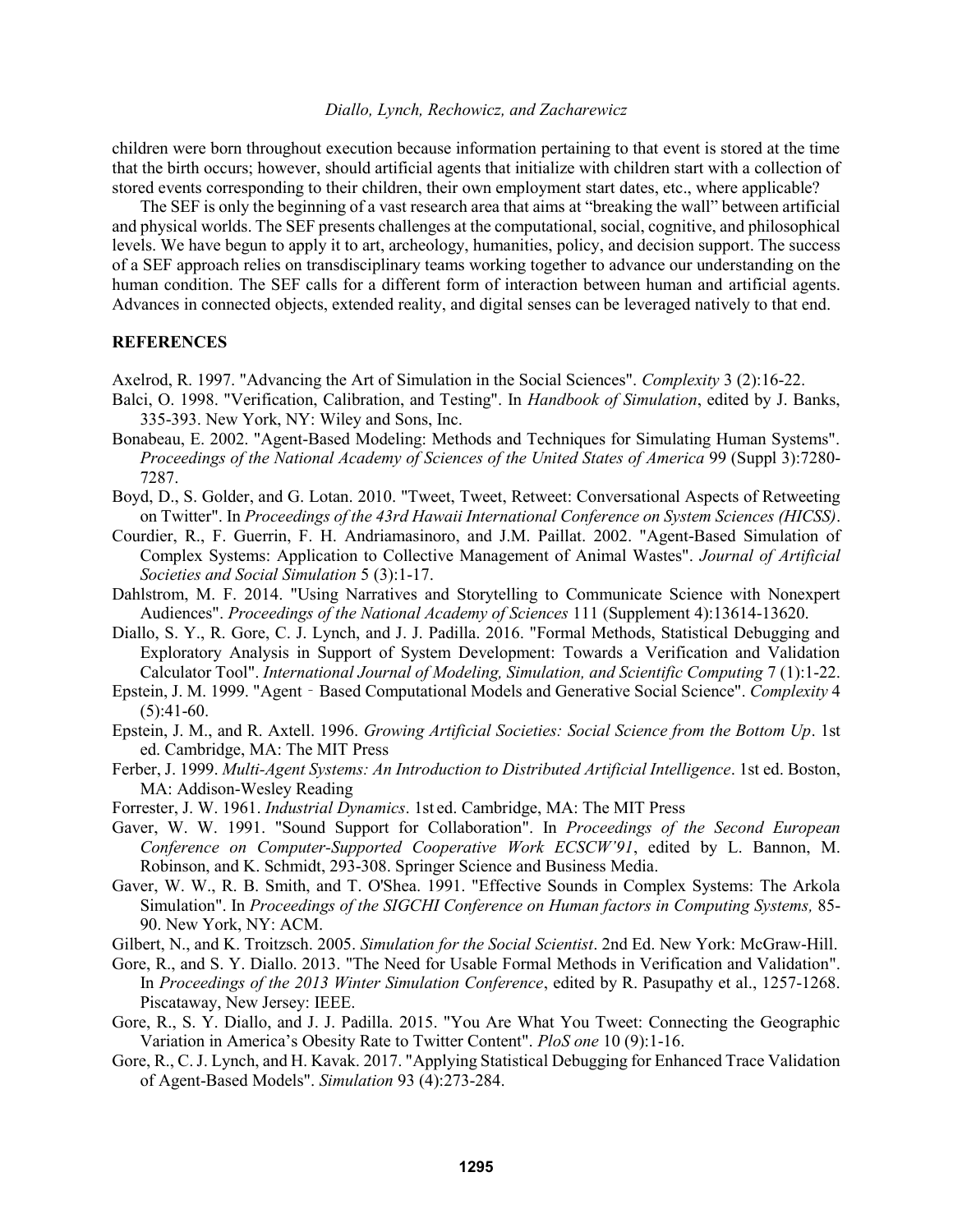- Gore, R., and P. F. Reynolds Jr. 2012. "Reducing Confounding Bias in Predicate-Level Statistical Debugging Metrics". In *Proceedings of the 34th International Conference on Software Engineering (ICSE)*, 463-473. Piscataway, NJ: IEEE.
- Gore, R., P. F. Reynolds Jr, and D. Kamensky. 2011. "Statistical Debugging with Elastic Predicates". In *Proceedings of the 26th IEEE/ACM International Conference on Automated Software Engineering*, 492-495. Piscataway, NJ: IEEE.
- Gore, R., P. F. Reynolds Jr, D. Kamensky, S. Y. Diallo, and J. J. Padilla. 2015. "Statistical Debugging for Simulations". *ACM Transactions on Modeling and Computer Simulation (TOMACS)* 25 (3):1-26.
- Kavak, H., D. Vernon-Bido, and J. J. Padilla. 2018. "Fine-Scale Prediction of People's Home Location Using Social Media Footprints". In *2018 International Conference on Social Computing, Behavioral-Cultural Modling, & Prediction and Behavior Representation in Modeling and Simulation*, 1-6.
- Keim, D. A. 2002. "Information Visualization and Visual Data Mining". *IEEE Transactions on Visualization and Computer Graphics* 8 (1): 1-8.
- Kemper, P., and C. Tepper. 2005. "Trace Based Analysis of Process Interaction Models". In *Proceedings of the 2005 Winter Simulation Conference*, edited by M. E. Kuhl et al., 427-436. Piscataway, New Jersey: IEEE.
- Lynch, C. J., and S. Diallo. 2015. "A Taxonomy for Classifying Terminologies That Describe Simulations with Multiple Models". In *Proceedings of the 2015 Winter Simulation Conference*, edited by L. Yilmaz et al.,1621-1632, Piscataway, New Jersey: IEEE.
- Lynch, C. J., H. Kavak, R. Gore, and D. Vernon-Bido. 2017. "Identifying Unexpected Behaviors of Agent-Based Models through Spatial Plots and Heat Maps". In *Swarmfest 2017: 21st Annual Meeting on Agent Based Modeling and Simulation*, 1-14.
- Lynch, C. J., J. J. Padilla, S. Y. Diallo, J. A. Sokolowski, and C. M. Banks. 2014. "A Multi-Paradigm Modeling Framework for Modeling and Simulating Problem Situations". In *Proceedings of the 2014 Winter Simulation Conference*, edited by A. Tolk et al., 1688-1699, Piscataway, New Jersey: IEEE.
- Manney, P. J. 2008. "Empathy in the Time of Technology: How Storytelling Is the Key to Empathy". *Journal of Evolution and Technology* 19 (1):51-61.
- Padilla, J. J., S. Y. Diallo, H. Kavak, O. Sahin, and B. Nicholson. 2014. "Leveraging Social Media Data in Agent-Based Simulations". In *Proceedings of the 2014 Spring Simulation Multiconference - Annual Simulation Symposium*, 221-228. San Diego, CA: SCS.
- Padilla, J. J., H. Kavak, C. J. Lynch, R. J. Gore, and S. Y. Diallo. 2018. "Temporal and Spatiotemporal Investigation of Tourist Attraction Visit Sentiment on Twitter". *PloS One* 13 (6):1-20.
- Padilla, J. J., C. J. Lynch, H. Kavak, S. Y. Diallo, R. Gore, A. Barraco, and B. Jenkins. 2016. "Using Simulation Games for Teaching and Learning Discrete-Event Simulation". In *Proceedings of the 2016 Winter Simulation Conference*, edited by T. M. K. Roeder et al., 3375-3385, Piscataway, New Jersey: IEEE.
- Padilla, J. J., C. J. Lynch, H. Kavak, S. Evett, D. Nelson, C. Carson, and J. del Villar. 2017. "Storytelling and Simulation Creation". In *Proceedings of the 2017 Winter Simulation Conference*, edited by W. K. V. Chan et al., 4288-4299. Piscataway, New Jersey: IEEE.
- Postel, J. 1980. "User Datagram Protocol". Document number RFC 768.
- Rauterberg, M., and E. Styger. 1994. "Positive Effects of Sound Feedback During the Operation of a Plant Simulator". In *Human-Computer Interaction*, edited by B. Blumenthal, J. Gornostaev, and C. Unger, 35-44. Berlin, Heidelberg: Springer.
- Rechowicz, K. J., S. Y. Diallo, H. M. Garcia, J. B. Shull, and B. Cvijetic. 2018. "Making Digital Sense[S]: Fundamentals". In *Proceedings of the 2018 Spring Simulation Multiconference - ANSS*, 1-11. SCS.
- Rohrer, M. W. 2000. "Seeing Is Believing: The Importance of Visualization in Manufacturing Simulation". In *Proceedings of the 2000 Winter Simulation Conference*, edited by J. A. Joines et al., 1211-1216, Piscataway, New Jersey: IEEE.